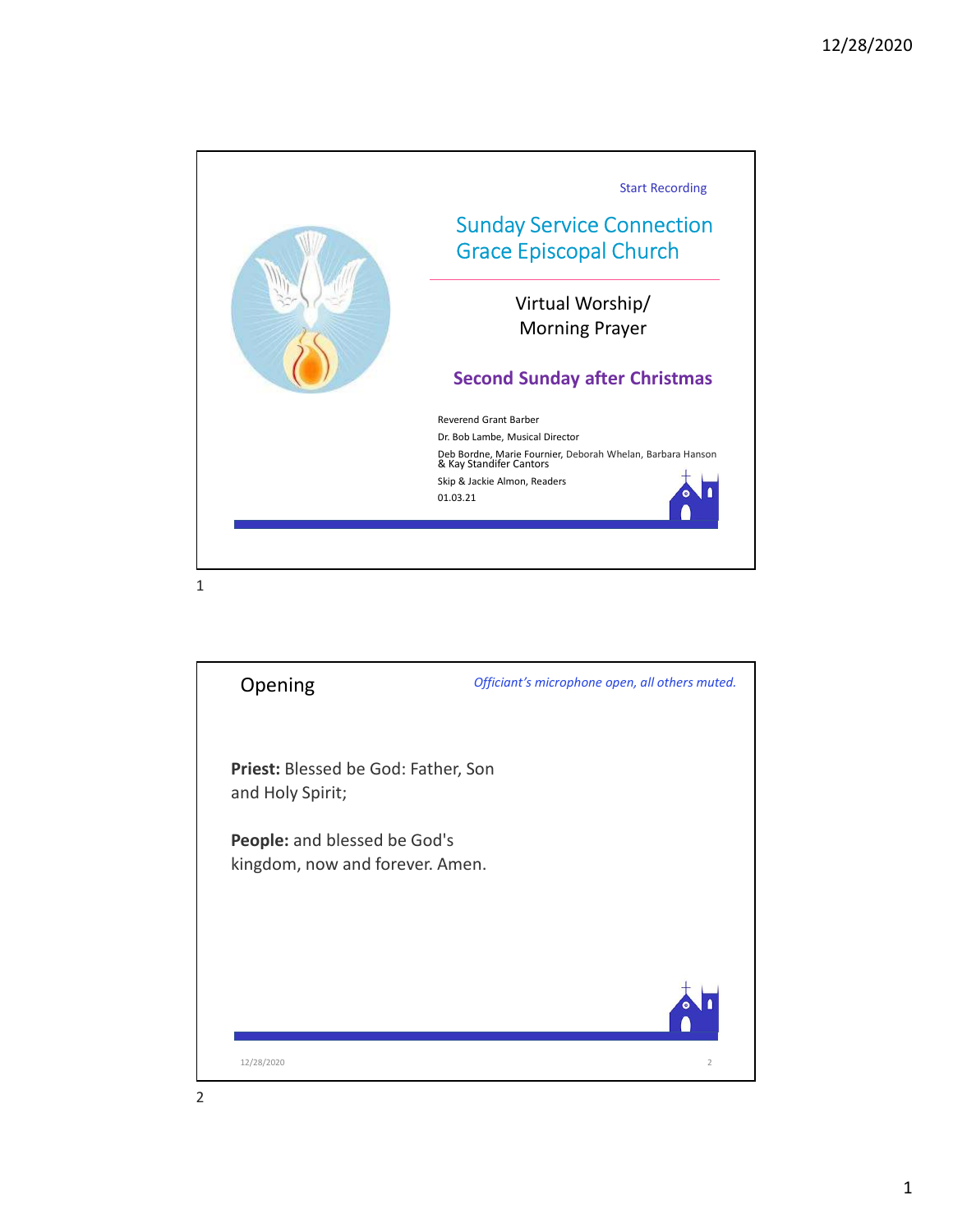

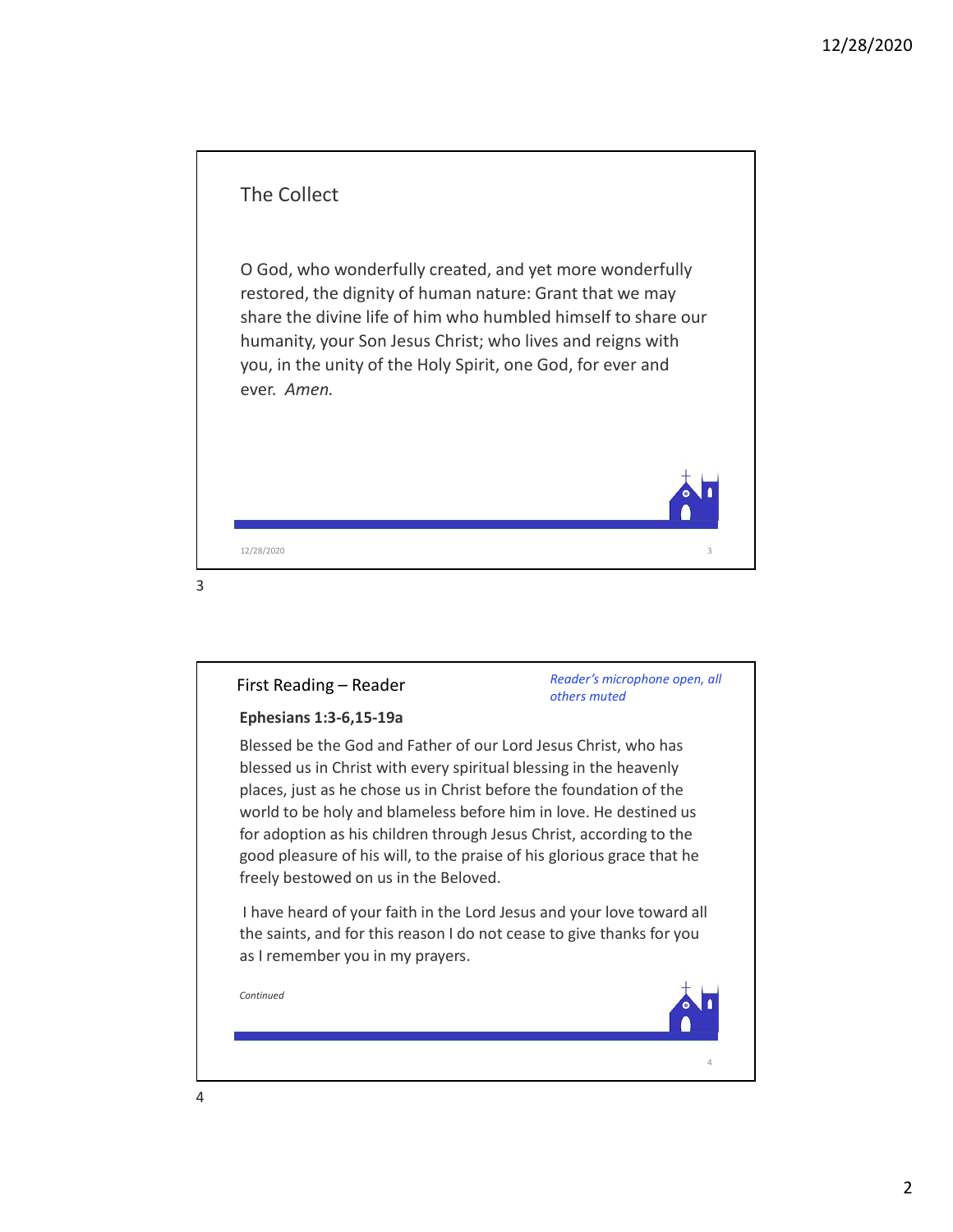



6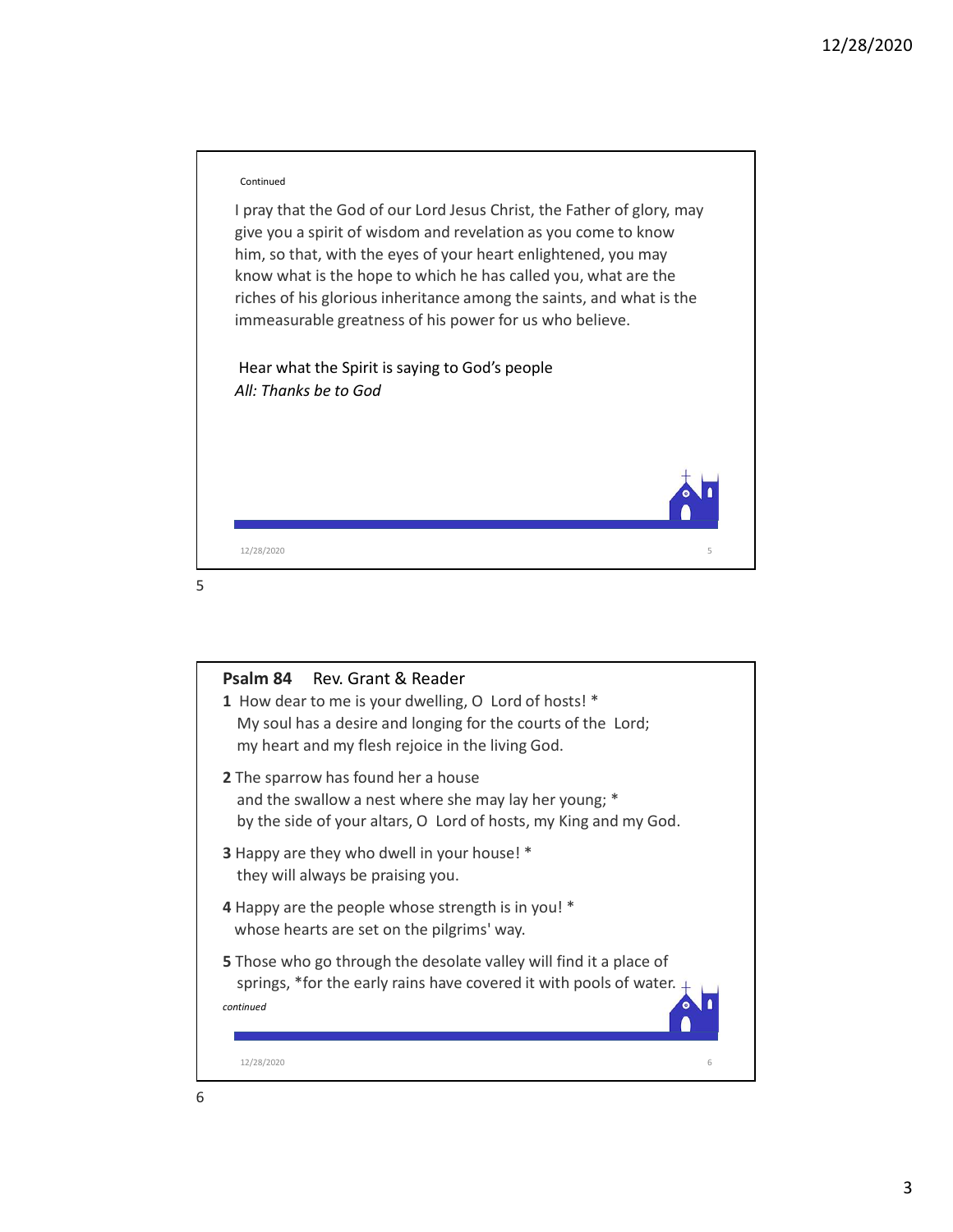

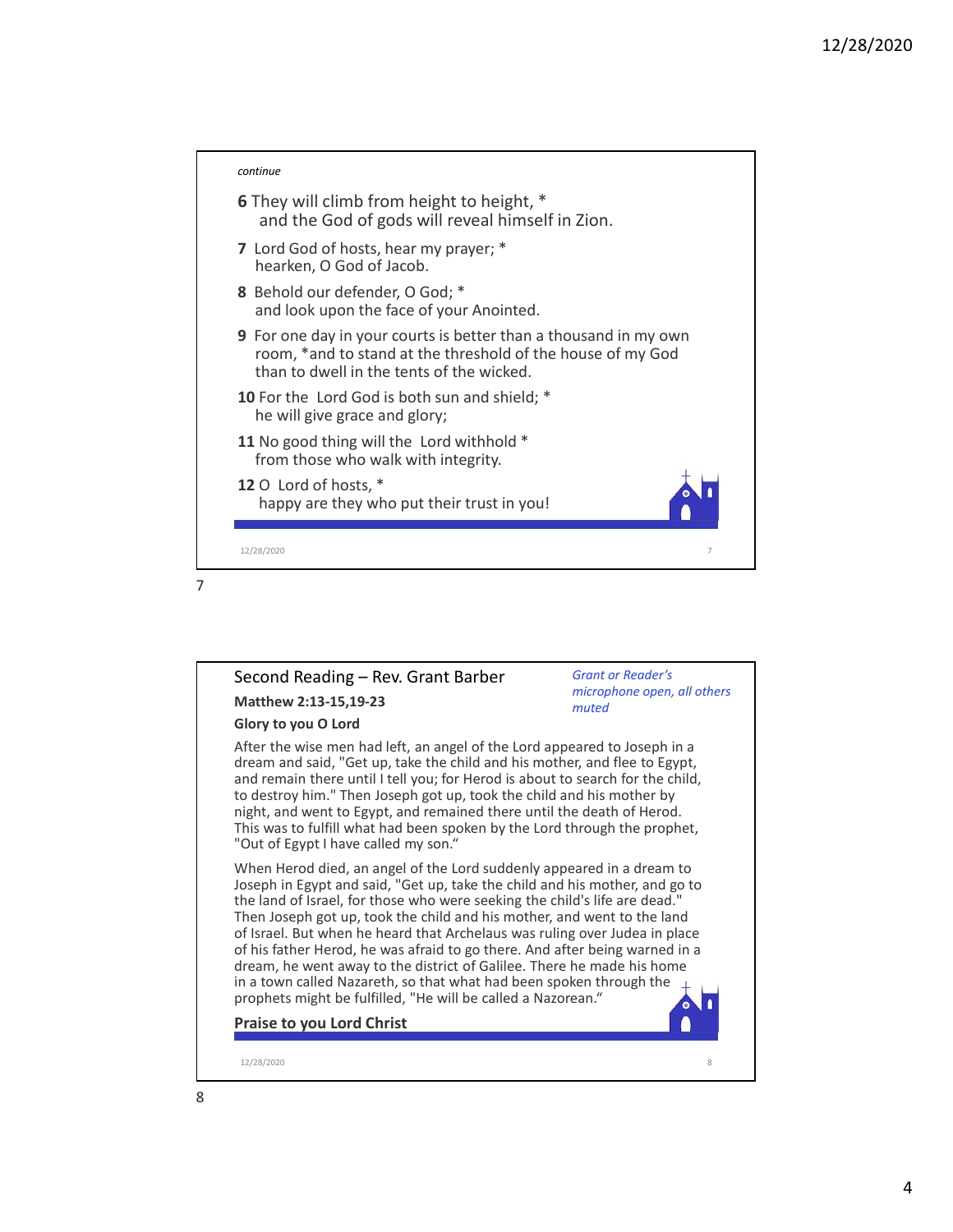



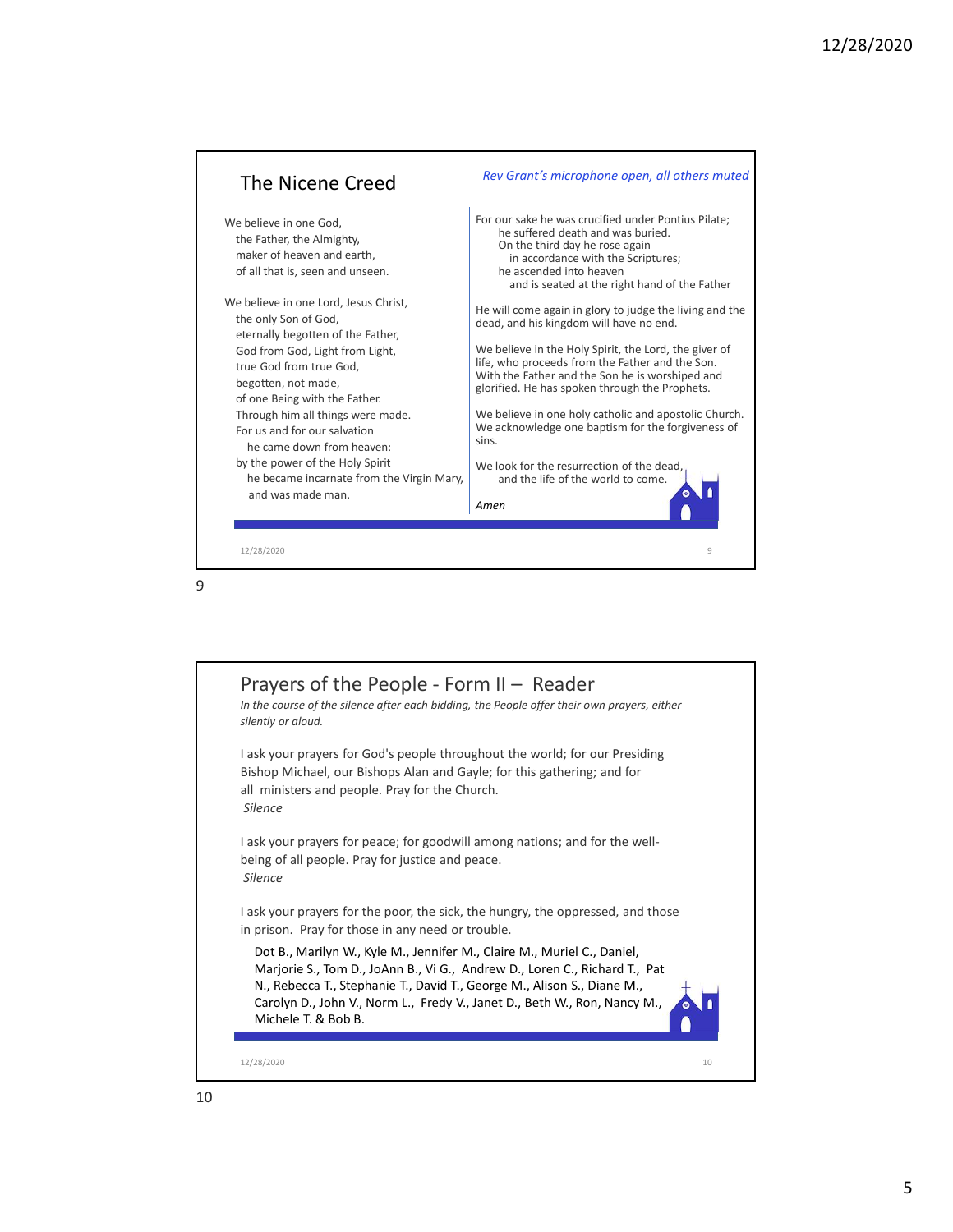|              |                                                                                                                                                                                       | Rev. Grant or reader's microphone |
|--------------|---------------------------------------------------------------------------------------------------------------------------------------------------------------------------------------|-----------------------------------|
|              | Prayers of the People -                                                                                                                                                               | is open, all others muted         |
|              | We give thanks for those serving in the military, especially: Matt C., Baron<br>S., Zachary S., Christopher, Tim, Monique & Joey                                                      |                                   |
|              | I ask your prayers for all who seek God, or a deeper knowledge of him.<br>Pray that they may find and be found by him.<br>Silence - We invite you to name out loud others we pray for |                                   |
|              | I ask your prayers for the departed. Pray for those who have died.<br>Silence - We invite you to name out loud others we pray for                                                     |                                   |
|              | I ask for your prayers of thanksgiving for blessings. Pray in gratitude to<br>God.                                                                                                    |                                   |
|              | Silence - We invite you to name out loud thanksgivings we pray for                                                                                                                    |                                   |
|              | You may also add your prayers in the chat box, including birthday or<br>anniversary remembrances.                                                                                     |                                   |
|              | 12/28/2020                                                                                                                                                                            | 11                                |
| $\mathbf{1}$ |                                                                                                                                                                                       |                                   |